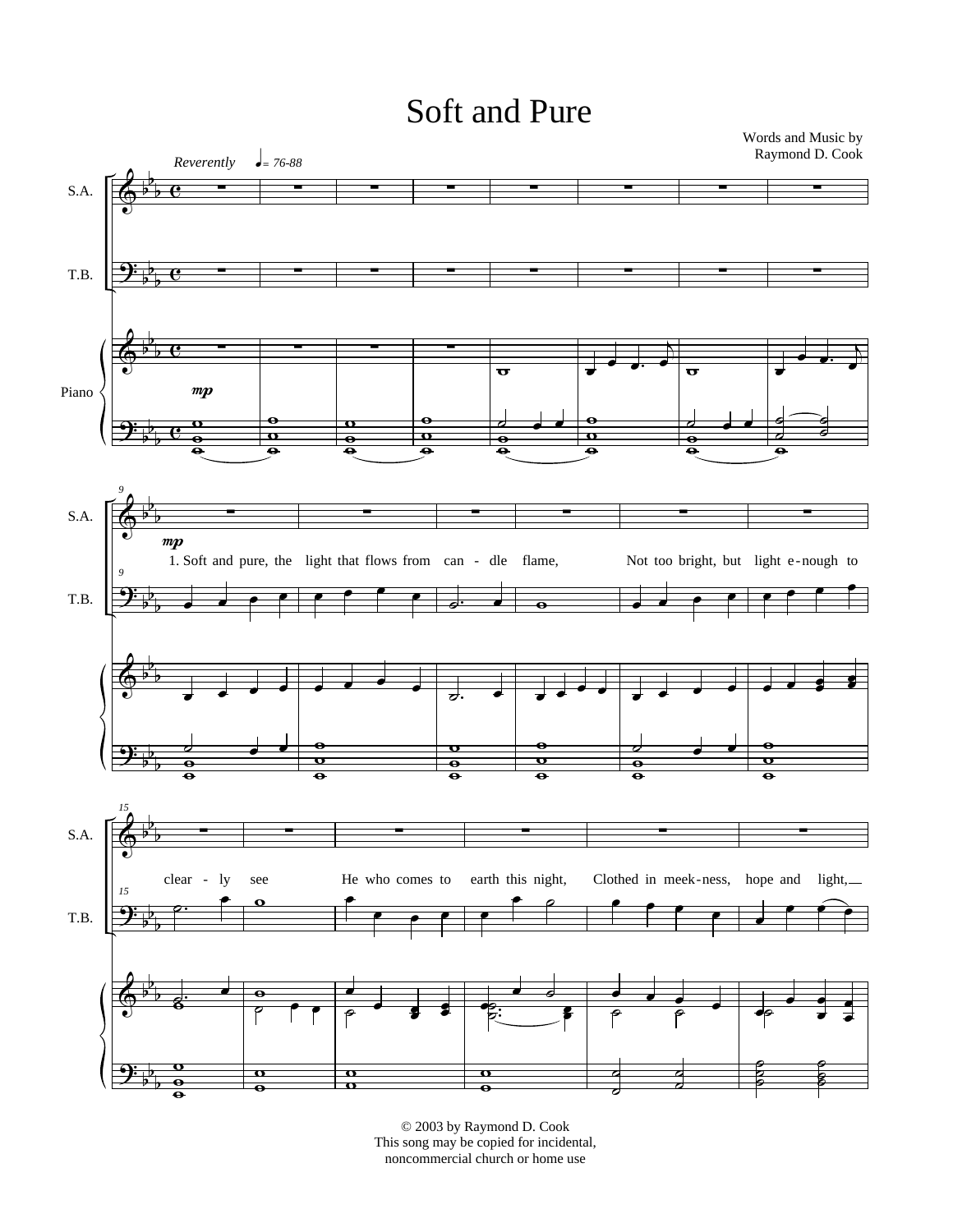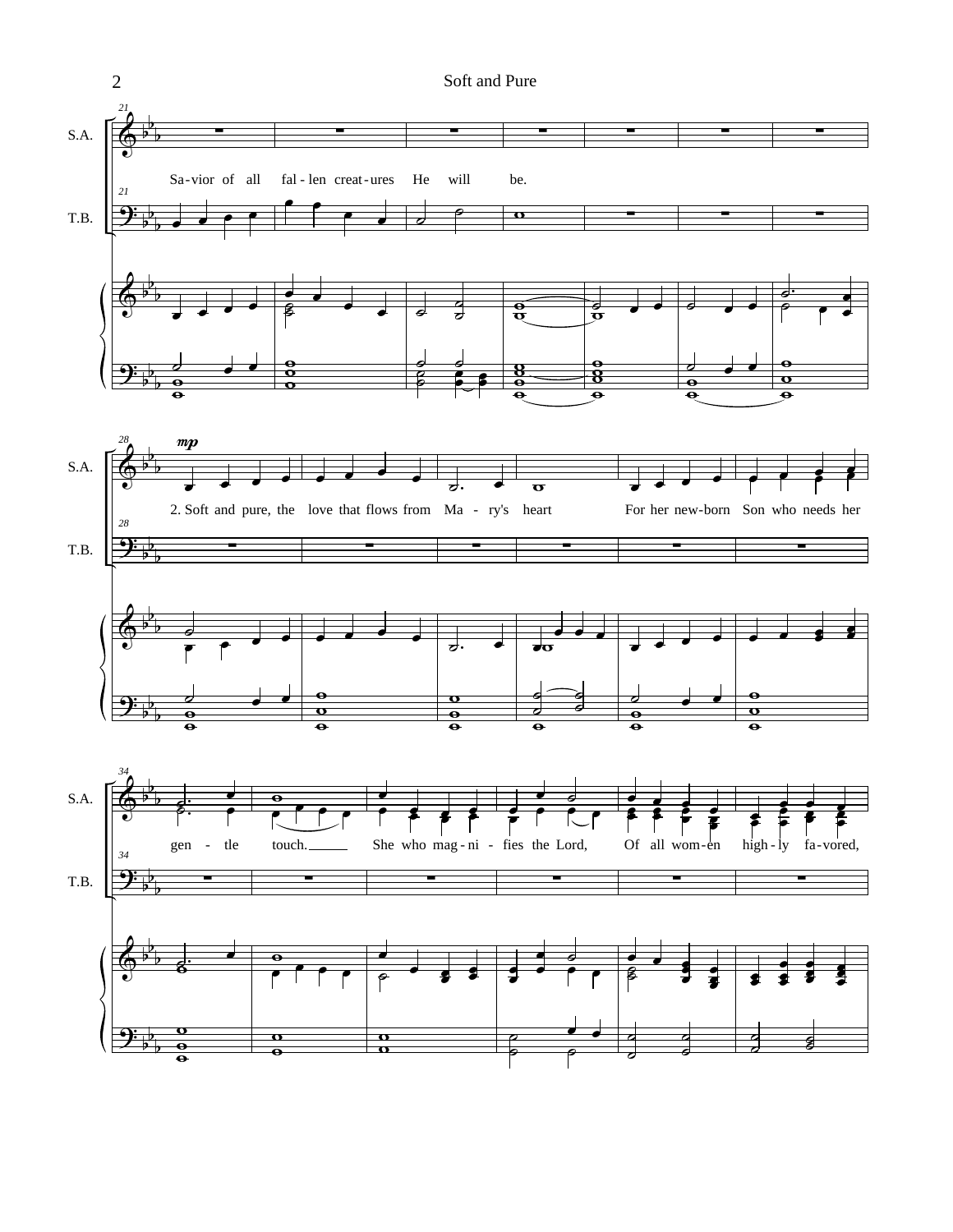Soft and Pure



 $\begin{array}{c|c}\n\hline\n\text{0} & \text{o} \\
\hline\n\text{o} & \text{o} \\
\hline\n\text{o} & \text{o}\n\end{array}$ 

 $\frac{1}{10}$ 

 $\overline{\text{}}$ 

 $\frac{1}{\sigma}$